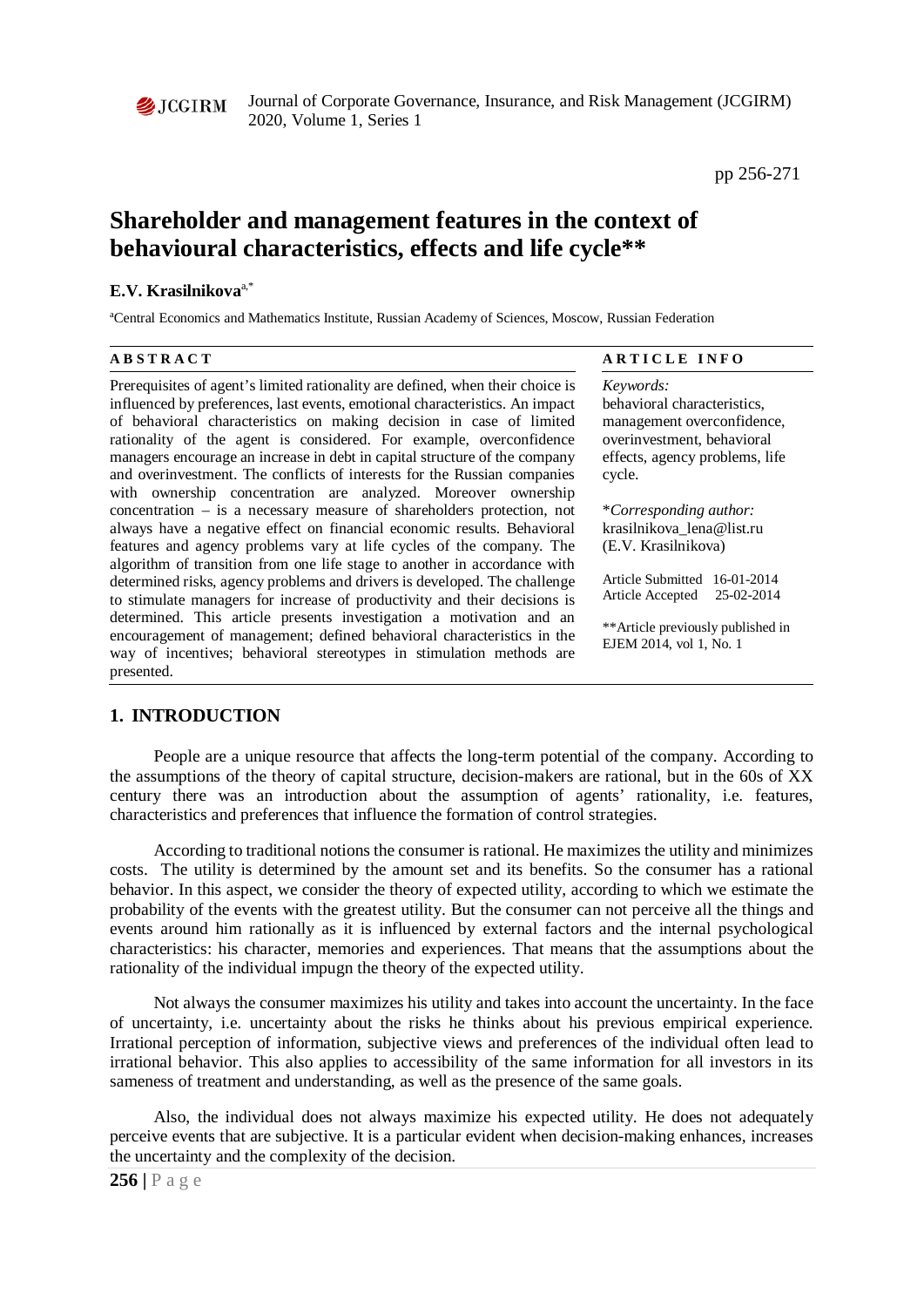Investors do not take into account the expected utility. They often do not correctly assess probabilities of outcomes, attributing the greatest weight to the least likely events. This is the influence of their psychological characteristics, limited information and the impact of previous experience. They also tend to the results, where the probability of loss is zero. Investors see outcomes according to losses and gains, but not its general welfare. Usually they cannot decide how to act in a particular situation, and use abstractions, also based on past empirical estimates. According to psychological and emotional characteristics, the individual seems to take rational decisions. He has special internal characteristics and preferences. And even if there are factors that refute his preferences, the investor does not immediately recognize them. They react strongly to the appearance of new information that leads to imbalance in the market, causing a sharp fall of the share price, if, in their opinion, the information is bad.

Sometimes investors are too optimistic about their abilities and knowledge. They are more inclined to take risks in the areas in which they are more aware.

At the same time, investors do not use the instrument of probability theory in making financial decisions and expect the probability of events occurrence. And even if they use mathematical methods, the sample is not always complete and representative. Also the decisions are affected by the view of providing information. Individuals tend to overestimate or underestimate the information according to their own views, they may miss important information, but consider meaningful information, which, in their opinion, is decisive. Investors and financial participants often build incorrect logical sequence about the impact of various factors and events on each other.

It has been observed that while choosing something the individual receives the influence from the surrounding people, so-called effect of the crowd. This can lead to the fact that an individual will not consider his own private interests, but the interests of community. The theory of informational cascades, according to which, the investor, the financial manager makes choice based on decisions of more successful investors or other market participants.

To overcome the above problems associated with the psychological aspects of decision-making the new direction – the theory of prospects authored by D. Kahneman and A. Tversky was created (Kahneman D., Tversky A., 1979). They made the following assumptions: the decision of individuals should be treated by stages. In the first stage, they should assess the posed problem on choosing the solution, dividing it into perspective. Further, they advise to build forecasting function values, attributing to each perspective of its probability, which is determined on the basis of subjective and psychological characteristics of the individual. Probability is underestimated. So they rely on this function and its probability and maximize it. Thus, they make assumptions about the greater importance of individual non-absolute utility, not about the relative, which is based on his psychological perception. He pays attention to the changes in terms of utility losses and winnings. In this case, the amount of losses is overestimated and the value of winning is underestimated. A definite point (defined benefit) is chosen to estimate losses and gains. The author also notes that individuals have different perceptions of the usefulness changes relative to this point. Smaller decrease in utility is more important for him than the bigger one. They found out that the loss is experienced much stronger than a huge resulting gain. Therefore, investors tend to make those financial decisions, where the probability of loss is equal to zero. This effect is the loss of aversion. But this theory has some problems, for example, if to consider small amount of possible prospects, identifying them with the theory of probability is not acceptable, and if the amount is large-it is quite possible.

Behavioral finance theory takes into account the irrational behavior of investors on financial markets in the face of uncertainty, due to different psychological characteristics. It examines the interaction of psychological characteristics and activities of investors.

PAGE 257| Journal of Corporate Governance, Insurance, and Risk Management | 2014, VOL. 1, Series. 1 Investors are not fully rational agents. They subjectively perceive information. They often use the information that is, in their opinion, the most important, but miss actual important information. They follow their beliefs. They perceive the same information differently if it is shown in a different way.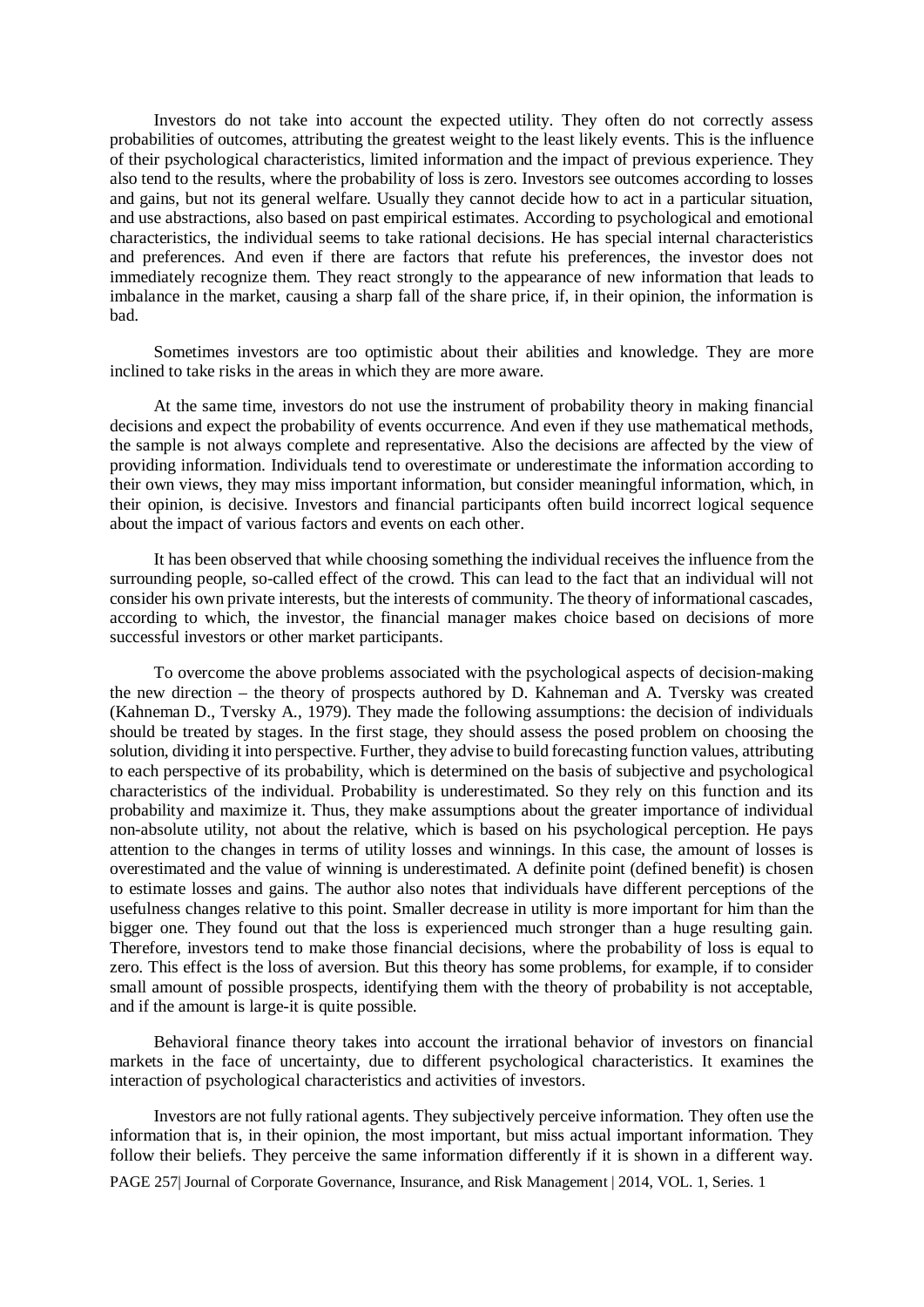Investors build forecasts based on previous data. Financial decision-making also occurs as a result of various shapes of the request. For example, investments that have more benefits, shares or bonds, but without clarification about the investment horizon.

Motivation in bringing the various combinations of capital sources is not unique and does not depend only on one parameter, which is proved by the results of inspections, when both theories were not rejected and new behavioral factors were introduced.

# **2. THE CONFLICT INFLUENCE OF MANAGERS-SHAREHOLDERS**

Differences in the preferences of shareholders and managers seem to be an objectively conditioned phenomenon in decision of persons with different ownership sizes and forms of participation in the distribution of income, as well as the difference in the distribution of responsibilities and rights in making important strategic decisions for the company.

Prerequisites of capital structure agency models is the use of equity, in case of corporate contradictions debt, in the form of loans, were involved. Complication activity and increased access to various sources of capital determines the need to identify the strengths and weaknesses of the application of various financing methods.

Most agency models of capital structure are manager-shareholder's conflict on the assignment of the company's funds, increase of benefits, payments and preferences for managers. As a consequence of conflicts, so-called agency costs of equity arise, it is related to the implementation costs on monitoring and management incentives. According to the model of M. Jensen and W. Meckling such a conflict can be minimized by giving the stake, leveling preferences with the owners (convergence of interests), contributing to maximize efforts for increasing the company's value, rather than spending the firm's assets in personal purposes (Jensen M., Meckling W.,1976).

Another mechanism for reducing the conflict of agents-principals is the debt financing, which indirectly increases the proportion of the voting shares of managers, who are the owners. However, if there is a conflict between shareholders and creditors, that increase another type of agency costs - the cost of debt. They arise with the lenders guarantees, a higher rate of required income by debt financing sources, reduction of investments in projects because of the substantial debt payments. It is necessary to identify the optimal ratio of equity cost and the debt cost.

For Russian companies, a conflict between the interest of manager (risk attitudes, experience, reputation, age, remuneration is estimated, who alone makes decisions that not always increase the welfare of the company and shareholders, is not prevalent. Management, as a rule, is a major owner, exercising control and strategic decision, and it is not considered as a opportunistically configured hired manager. Russian companies, unlike other foreign firms, are characterized by different inter-company relationships, managers run their own company and at the same time they appear as large owners, or majority shareholders directly manage the actions. In terms of high concentration of ownership and insignificant management role in the company, the impact of large shareholders, the conflict of interests of shareholders - managers have less impact on the funding strategy and the company's performance, and they do not exhaustively characterize intra-relationships (Yerznkyan B.H., Krasilnikova E.V., Nikonova A.A., 2010).

Dominating owners do not attract, moreover, can not notify the minority on strategic decisions on the company's restructuring, on changes in capital structure; they may be aimed at carrying out its own dividend policy. Majority shareholders directly control the cash flows of the company, that allows to use or assign the resources of the company by his own preferences, with the withdrawal of "insider rents." Minority owners, mainly interested in increasing short-term revenues that contribute to the formation of higher dividend payments, as well as in increasing the market value of the shares.

For example, the impact of behavioral characteristics on investment: managers consider themselves to be good professionals, overestimate their performance, identifying shares to be

PAGE 258| Journal of Corporate Governance, Insurance, and Risk Management | 2014, VOL. 1, Series. 1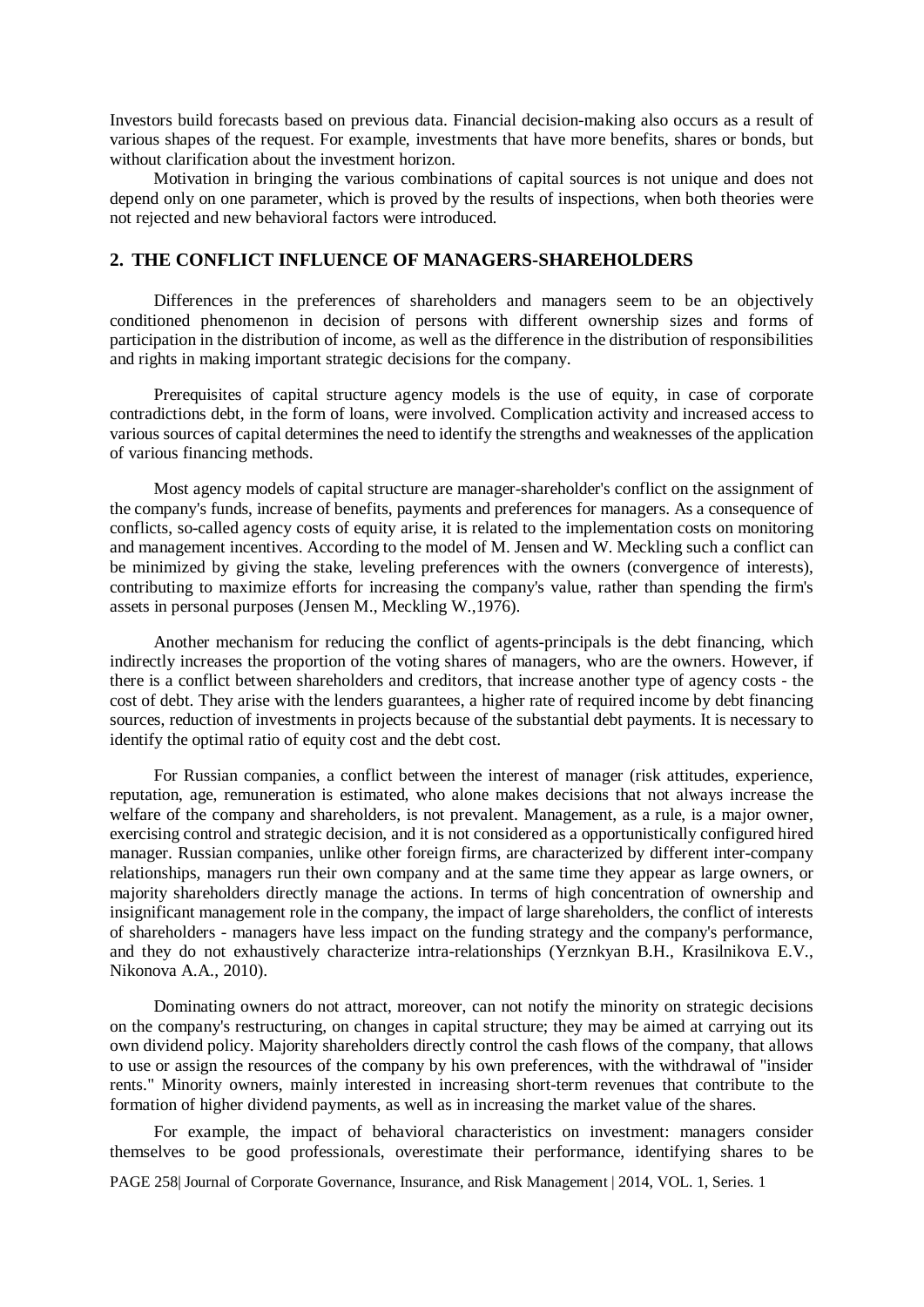undervalued; overestimate the possibility of getting a return from the investment projects, which leads to the increase of debt financing (Graham J., Harvey C., 2001).

In the case when the director has a share in the company, the trend of increasing of financing debt is extended greater if to compare it with the owner-manager. It can be assumed that the presence of a shareholder-director has a predominant influence on the formation of capital structure of modern companies. "Presumptuous founders of the companies prefer to occupy the post of chairman of the board of directors or the company is characterized by the high control action of the General Director from the Board of Directors, so that presumption of a chairman has a greater effect on the company's capital structure (Dolgopyatova T., 2007 and 2011).

Concentration of capital is a necessary measure for shareholder's protection, but it is not a rational choice in the classical representation of investor's behavior, because it limits the ability to spread risk by diversifying the investments. It is assumed that the concentration of capital gives a positive signal to investors about the shareholder's confidence, especially if a large pack of shares belongs to managers. However, these signals are not stable, since the ownership's term is long, and it is not always associated with the current situation.

Various agency conflicts, availability and appropriateness of certain sources of raising capital are associated with the stages of companies' development. Changing the corporate strategic goals and objectives, as well as types of conflicts and contradictions are caused by the laws of development, accelerated dynamics and changes in cycle stages of organization, that is demonstrated by the studies of some agency models theory of capital structure (Diamond D., 1989). Existing life-cycle theory advantageously carries out analysis of the dynamics of organizational and managerial characteristics, without considering the financial and economic characteristics for each stage of the operation and the growth of the company.

## **3. OWNERSHIP AND CONTROL CONFIGURATION**

A new trend in the corporate sector is competition's growth, the development of the market environment and the mechanisms of control of the stock market to stimulate the transition to professional management.

- However, the retreat of the owner from management occurs differently - in companies belonging to the holding structure and largely dependent on market signals, as opposed to independent firms; there is a significant delegating of the hired management that does not have the company's shares. Integration, unification of business groups helps to reduce opportunistic behavior by connecting the ownership and control.

If the rights of shareholders are not protected, the risk of delegated rights of management is rather small.

- In this situation the amount of investment is less attracted and ownership's interests do not always convergence the interests of the company and management.

The companies with significant concentration are characterized by a combination of old and new managers; with an average concentration – old or new managers; for a low one - only old.

The connection of ownership and management, with the participation of management in decisionmaking is a significant characteristic of Russian companies, as it solves a number of problems caused by opportunistic behavior of economic agents and the weakness of the legal framework.

Management configuration and ownership is also a characteristic of companies' development stages, which manifests itself on the early stages of the life cycle, as well as in the final, ultimately, affects the further strategy of the company, in particular the involvement of various funding sources.

PAGE 259| Journal of Corporate Governance, Insurance, and Risk Management | 2014, VOL. 1, Series. 1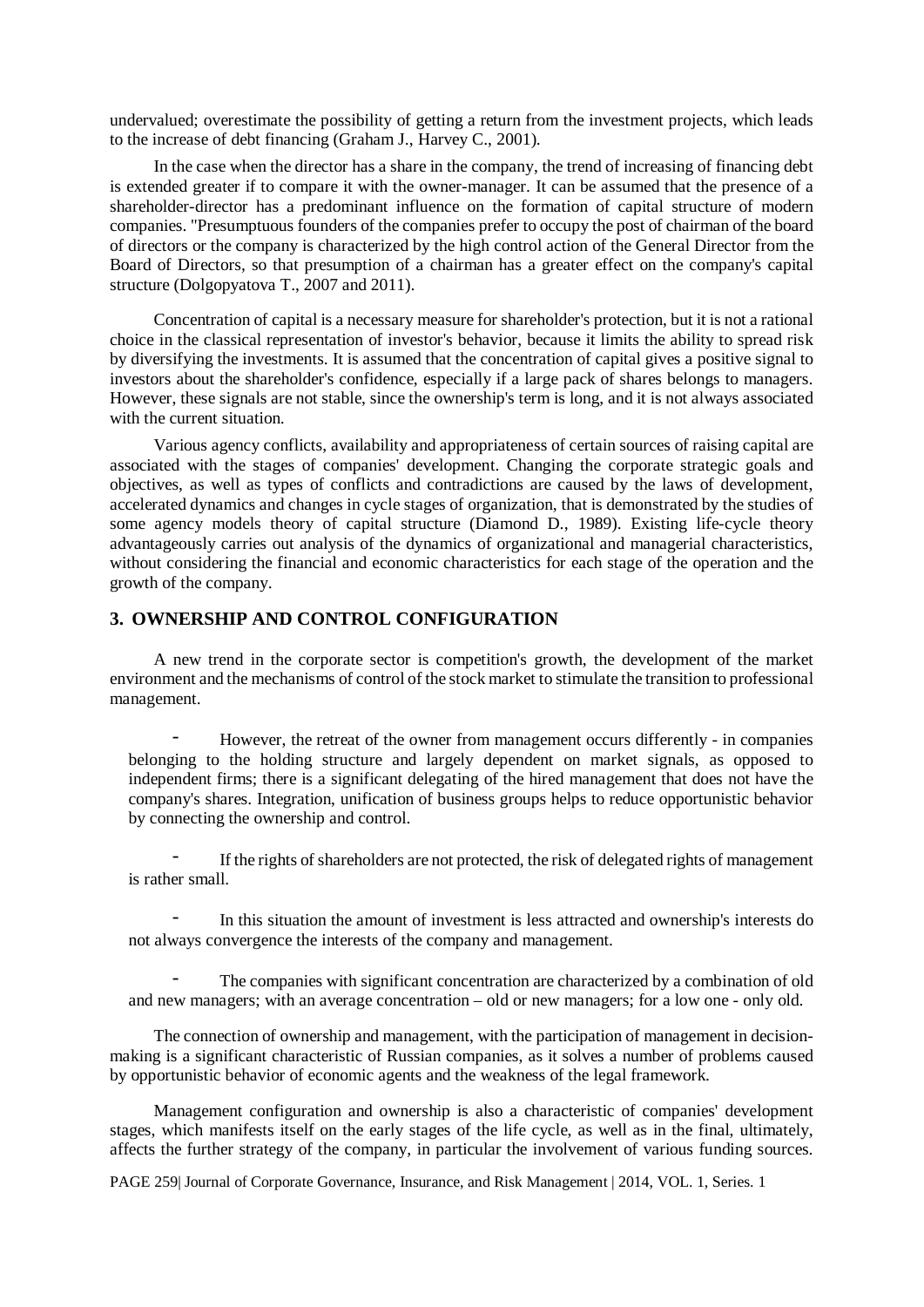Modern processes of integration, the complexity of technology, business, market and institutional environment lead to the separation of ownership and management, attracting hired managers. Behavioral factors determine the number of delegation features of functions for different types of businesses. Personal characteristics of the founder and managers, the development of their priorities, tendency to risk usually is not taken into account for the study of the life cycle of the company and for decisionmaking in the face of declining the role of the individual entrepreneur. Not only the organization's objectives, the significant terms of innovation and commercial activities are important for the development of the company, but also the preferences of top management and the interests of stakeholders at various stages.

Thus, it is assumed that there are prove and sound problems for each stage of development, such as difficulties in obtaining funding in the initial stages or overconfidence of the owner to transfer the right of management to professional managers. It is recommended to focus on critical situations beyond normal limits and features.

# **4. LIFE CYCLE STAGES**

Life cycle stages were determined on the basis of the work of Dickinson, which determines the identity of life cycle stages of the organization not as a scientific approach, but as a result of empirical tests, taking into account only the signs of cash flows from operating, financial and investment, without using any agency relationship factors or other internal options to facilitate the assignment of the most adequate steps (Dickinson V, 2011). In addition, the application of the deduction to the empirical testing of the array of companies and partitioning the steps can not reliably characterize each stage, its features as the part of the "life" processes in the company. Every stage has special features that reduce the relevance of the findings about the relationship between stages. So, each new stage of company's development has an accumulated effect of the previous stages, which necessitates the complex research of organizations at different stages, not in isolation within each cycle. On the early stages of development, in accordance with the author's conclusions, there is a funding from external investors (or convertible debt), then - the retained earnings, and at the last stage companies attract new owners or long-term loans to finance the following projects. With a low level of retained earnings on the certain stage, growth rates are low, but if there is the increase of retained earnings, asset growth increase, leverage reaches its maximum threshold, and then falls (Byungmo K., Jungwon S., 2009).

At the initial stage there are bad financial resources, a difficulty in attracting funding, a lack of cash flow, an inadequate system of financial planning - a normal and adequate criterion for this stage, it is recommended to focus on previously designated "narrow" places and potential threats. It was noted that internal conflicts are associated with the distribution of organizational roles and responsibilities that are rather abnormal, it was defined as pathologies that necessitate solutions. Possible reasons are: wrongly chosen staff of the company, the unwillingness to work in a team. The threat of incorrect organization is the most significant at this stage of the development.

At the growth stage of the objective there are problems associated with the growth of a high quality, the resource allocation system. Organizational characteristics include a lack of adequate monitoring and control system. At the stage of maturity a poor provision of financial resources was revealed, but there are significant problems associated with the delegation rights, the centralization of power hampers, the distribution of responsibilities that determines the possibilities of appearance over common problems.

It requires a systematic approach that takes into account the interaction of agency problems, ownership structure, governance, the formation of capital structure; and - methods of decision-making, the gradual formation of Russian companies capital structure depends on the availability of agency conflicts.

# **5. RUSSIAN COMPANIES IN LIFE CYCLE ORGANIZATION**

PAGE 260| Journal of Corporate Governance, Insurance, and Risk Management | 2014, VOL. 1, Series. 1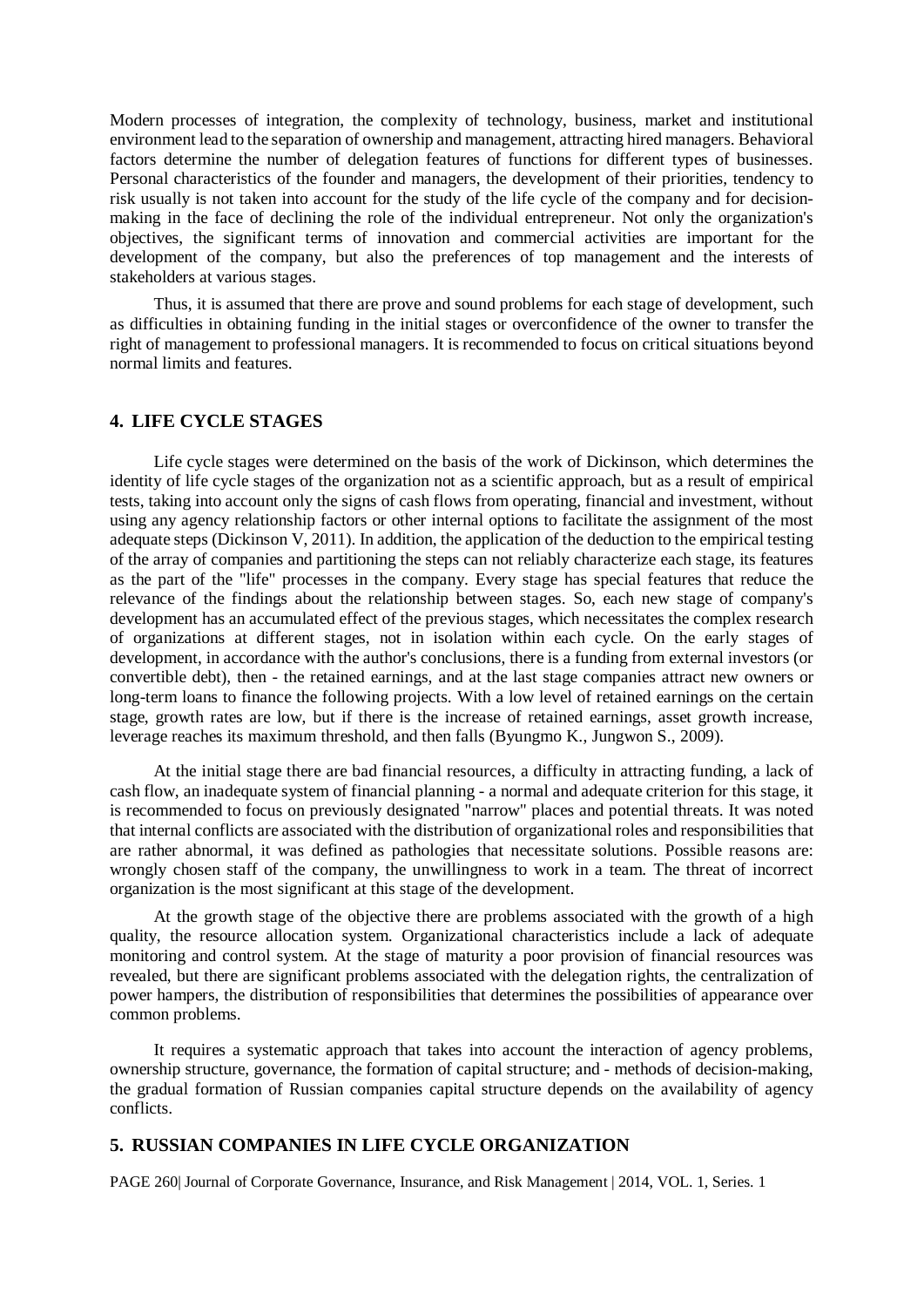For the head of the company of Russian organizations - it is important to identify possible contradictions in the development of the company. As we have already defined a significant omission of many works that examine different companies and assign one or another particular stage of development. But the object of study for the correctness of the findings need to identify a dynamic system of organization's development, induction method is used by most scientists in this area, but it is not adequate, since the individual organizations, determined at various stages, do not contribute to the relevant general theoretical conclusions about the characteristics of stages, possible threats, as agency conflicts, economic and financial risks and it is the most appropriate sources of raising the capital.

For Russian companies, the determining factor is the impact of the external environment: competition, barriers and industry development, institutional characteristics. For domestic organizations the duration of their activity and history is lower, which allows to hypothesize the existence of so far only three stages: birth, growth, booming. Certainly there are many downturn companies, but mainly emerging market countries determine the growth and development possibility opposed to companies in developed markets, which have already suspended all main stages, but the stage of decline is typical for such firms.

The author suggests that the main driver and mechanism of the transition from one stage to another (for Russian companies) is dominant owner's preferences (external action is also considered, it rather affects companies in the transforming economy than in developed one), as it was proofed by the results of empirical research (Shirokova G., 2007). In addition, there are differences in the characteristics of the stages for the companies with the dominance of foreign owners, which confirms the hypothesis about the "owner" type, his interests as a significant development features for organizations with highly concentrated ownership, especially Russian. Moreover, the author suggests that nascent desire and preferences regarding the growth of the company's owner are realized with a help of internal resources (another option to take decisions - the choice not to expand the organization); during the growth stage they need external financing for the transition to a new stage of development. It corresponds with the findings of the Russian authors about the dilemma of the property owners, the need formalization of management for attracting a strategic investors or the separation of management from ownership for IPO (Shirokova G., 2007).

However, they determined that if the property owner makes a decision not to enhance in the formalization, not to delegate the rights to management, the growth rate is slowing down, which tends to decline. This conclusion corresponds to the representation of I. Adizes about the different roles which we assume to be different on different stages of development of the company, focusing on the key challenges and problems of growth.

It may be noted that the main drivers of change and evolution, the transition from one stage to the other are internal factors. However, a sustainable path of development can be influenced by the external environment that requires a full survey of the environment.

Joint dynamic system and characteristics of the development stages, including ownership structure, structure and composition of the Board Directors, is the company's financial architecture. Analysis of the financial architecture of the organization - is the only one of the parameters, identifying and evaluating possible admissible cycles of the company. On the one hand, the financial architecture changes, due to the development, the need of organization, on the other hand, its components themselves characterize the lifecycle. So, the data parameter can be considered only as one of the criteria for identifying the stage.

The ownership structure is an indicator of the distribution control in the company, which determines intercompany relationships and conflicts of interest on the impact of financial and economic policies, in particular to raise the capital.

In the context of the designated financial impact in scientific works they are determined both empirically and theoretically by the result of the influence of various types of dominant owners on the

PAGE 261| Journal of Corporate Governance, Insurance, and Risk Management | 2014, VOL. 1, Series. 1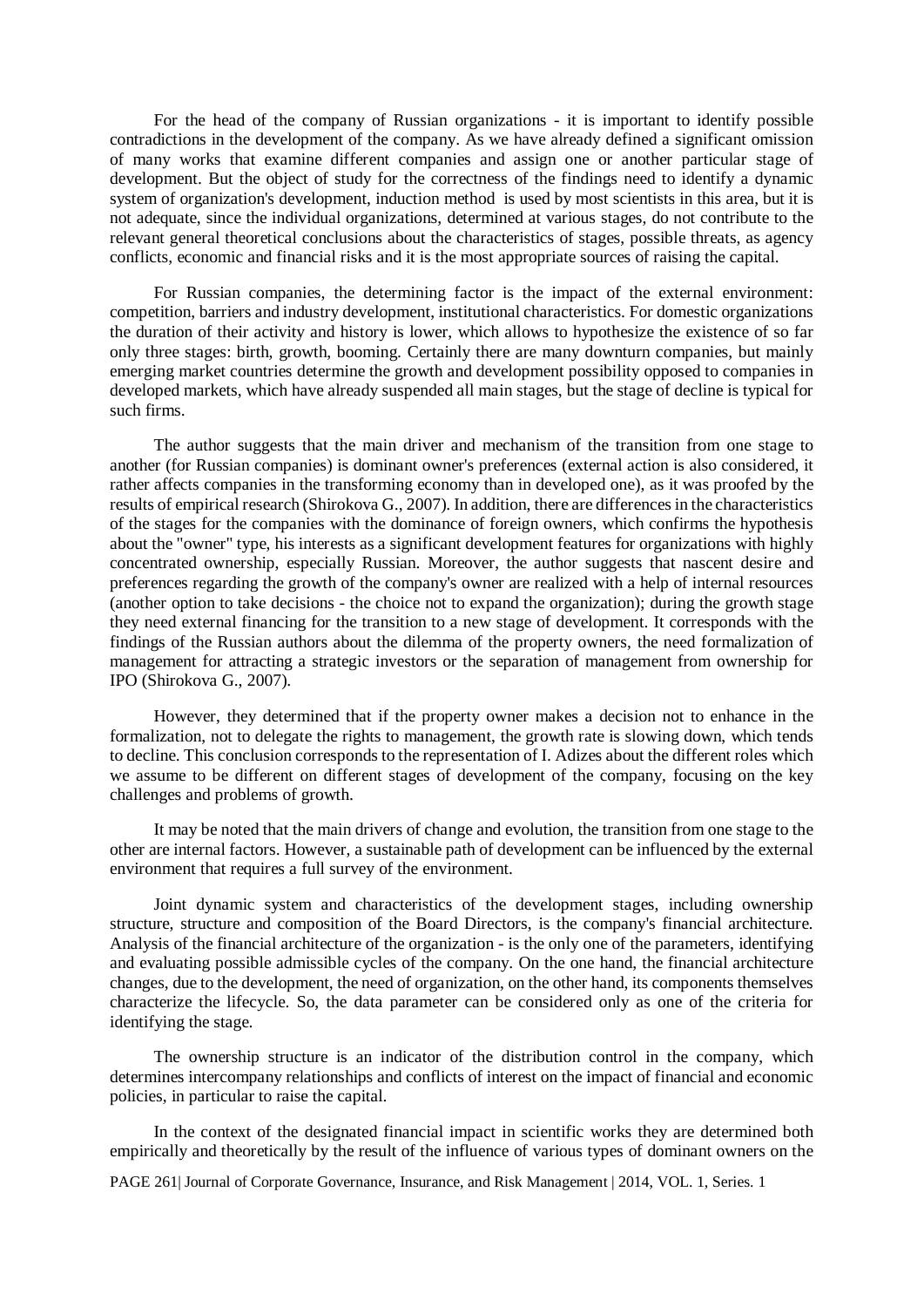performance of the company, the formation of capital structure. And only a few studies connect structure and the configuration of the property with the development stage of the company. But even in such studies a combination of factors was not assessed, only the individual parameters (Dolgopyatova T., 2007 and 2011; Stepanova A., Balkina E., 2013). However, it is still difficult to clearly assess the effects of the influence of ownership concentration, which often determines the possibility of agency conflicts between the dominant owners as well as between majority and minority shareholders. On the one hand, the concentration of ownership helps to reduce the information asymmetry and to make timely decisions under monitoring of shareholder, on the other hand, to abuse corporate control, a limit of qualified management for shaping the policies (Jensen M., Meckling W.,1976). Other studies have determined the concentration of ownership due to different life cycles and company indicators, revealing a U-shaped dependence on the stage of maturity and opposite in the growth stage, and while downturn, the concentration improves the features (Stepanova A., Balkina E., 2013).

Authors verify the hypothesis that there is a mutual control when there are two major property owners, which leads to reduce the probability of opportunism and the positive impact of concentration (Dolgopyatova T., 2007 and 2011). In addition, on the base of theoretical assumptions of Greiner about possible organizational obstacles in the development of the company, we can assume a positive effect of ownership concentration at the developing stage company, the birth stage, as a way to overcome the threats and the growing risk with the presence of a common goal and convergence of interests of large and small owners. The hypothesis on reducing the risk of appearance of agency conflicts when the presence of several large owners was empirically was confirmed by the author.

For small organizations with further development at the stages of rapid growth the "owner's trap", reluctance to delegate its powers to the hired professional management, the desire to exercise control over its decisions is possible, which is common for Russian internal (agency) relationship. Manifestations of conflicts of interest during the presence of two major shareholders on key growth stage, in author's opinion, is less significant at this stage of development. For large companies with significant development the risk of contradictions of large owners in future strategies, the struggle for control is typical.

Thus, identifying possible threats appearance of agency conflicts, it is necessary to take into account the size of the company. For a small organization contradictions which are normal for a large one, appear with a certain lag, or they are original, so it requires a different approach and analysis based on the size or significant industry-specific.

At the stage of maturity in small companies, the owner has a desire to receive a benefit from its activities and the effort, the so-called "investor's trap", in large ones, on the contrary, the majority shareholders after contradictions in the redistribution of control and ownership are focused on the implementation of mutual monitoring, but the dissonance (gap) of preferences with minorities increases. While extending the share owned by one majority shareholder and his benefits that exceed the received cash flows from discrimination, his opportunism and abuse reduces.

Moreover, there is the least predictability of transition from maturity to decline stage, when the company is in the prime of different scenarios of further development: modifications, innovations that help to develop the growth stage in this direction or the standardization of activities that naturally lead to the downturn.

Growth stage, in addition to maintaining the current rate of growth, investments in working capital, requires substantial investment to the fixed assets. It was found that the companies that are in the process of growth have a higher sensitivity of investments (elasticity) to the cash flow (Alti A., 2003). Young companies should have a small share of borrowed funds, and at the stage of booming provide dispersed shareholding structure to avoid the crisis associated with the subjective decisions of the manager-owner (Ivashkovskaya I., Konstantinov G., Filonovich S., 2004).

PAGE 262| Journal of Corporate Governance, Insurance, and Risk Management | 2014, VOL. 1, Series. 1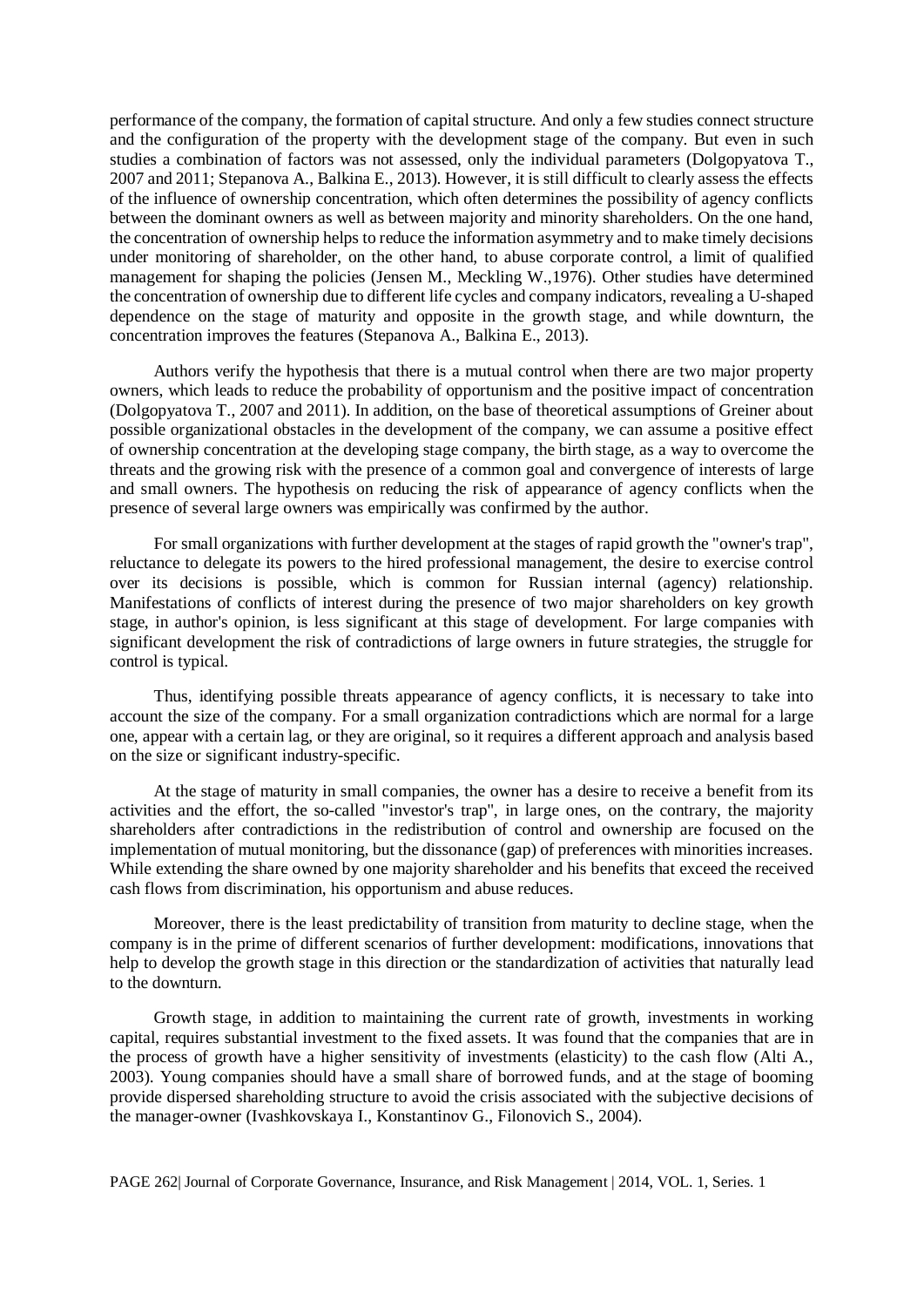At the stage of maturity operating cash flow becomes positive, required investments are focused on maintaining current operations, investment cash flows increase. A positive relationship of dividends and investments was empirically confirmed. At this stage of development the uncertainty decreases, monitoring increases. There is a control of risk, Q-Tobin, which characterizes the long-term aspect of the company that is more applicable to the construction of models, than the rate of cash flow - on the growth stage.

The approach to the analysis of the company as a dynamic system is being studied, while the basic fundamental studies were missed from the survey of prior periods, it was assumed that the organization was at the stage of booming and maturity. In addition, the examination of the company during turning points seems to be interesting, when there is an inevitable transition to a new stage and identity of the internal and external driving forces.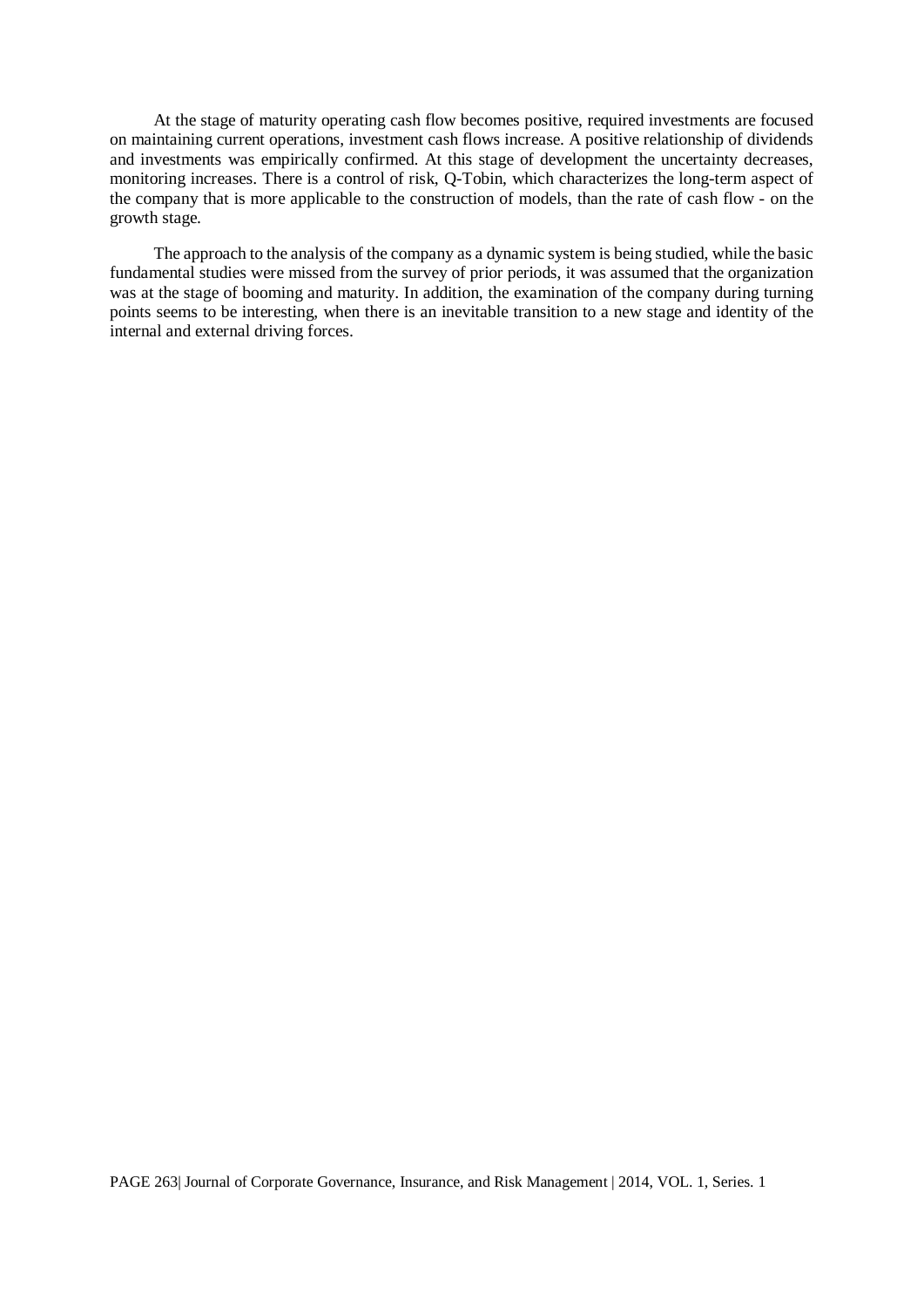

Figure 1. Algorithm of transition from one life stage to another

PAGE 264| Journal of Corporate Governance, Insurance, and Risk Management | 2014, VOL. 1, Series. 1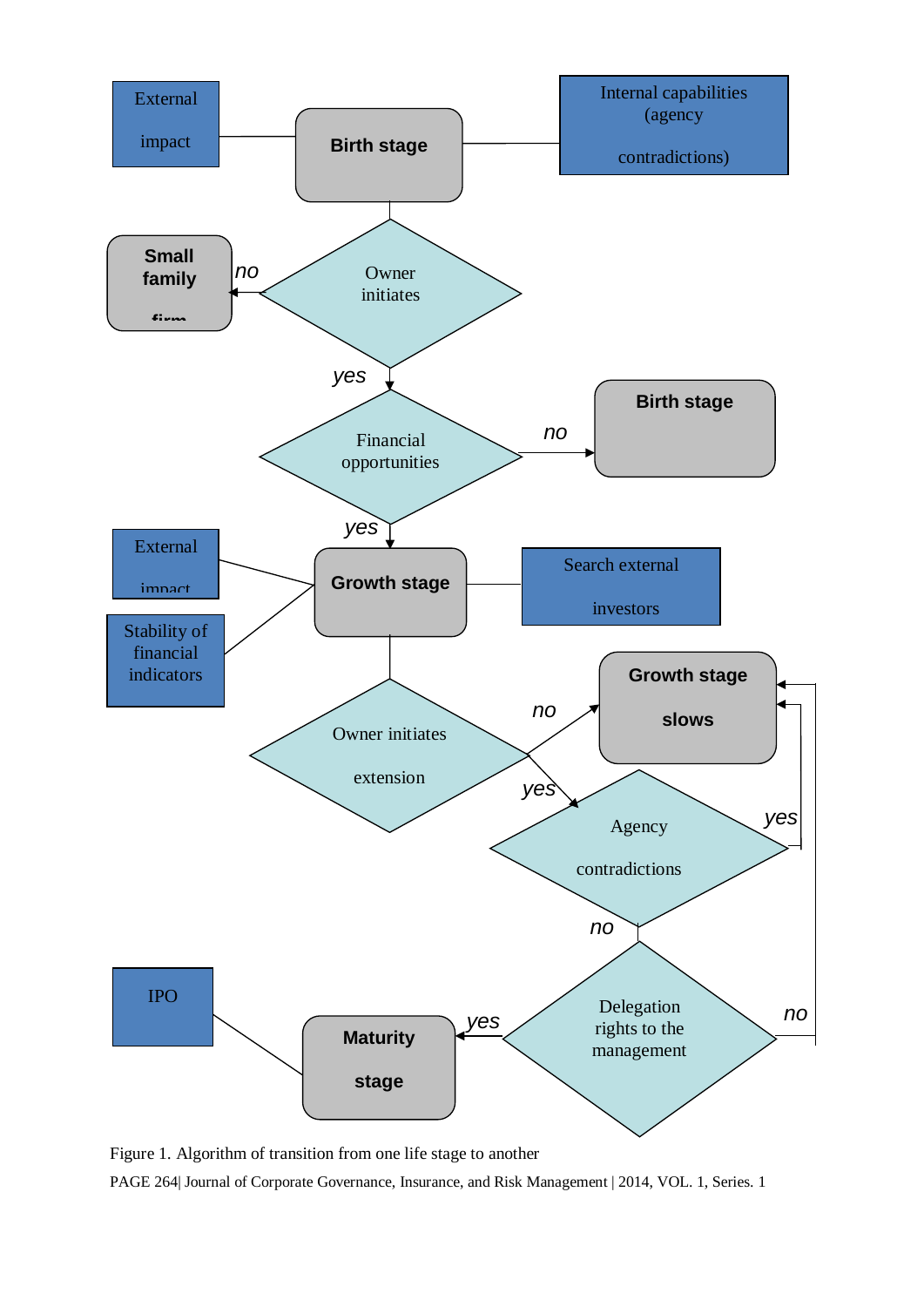## *Essential challenges in life cycle organization:*

• Indirectly in theories of capital structure and in theory of information asymmetry.

• Various objects of study of the life cycle (organizational characteristics, personal qualities of owners, company's organization, decision-making methods, the financial parameters: sales, cash flow, retained earnings, capital structure).

• Inductive approach reduces the relevance of the results.

• Each new stage accumulates the effects of previous ones (the research of organizations is not isolated within a single cycle, but in the dynamics).

• Various criteria for the identification of stages and its length (without focuses on concentrated capital).

- Different drivers of transition from stage to stage.
- Various agency problems at each stage of development.
- Uneven steps for small and large companies.
- Distinctive features of development for privatized and new created companies.

• Delegating functions for hired management as the transition factor to a new stage of life cycle is not always conducive for qualitative growth, and the combination of ownership and management do not leads to the limited development.

- Influence of environmental and institutional features during the stages of development.
- The object of studying is a dynamical system of development organization.

# **6. MANAGEMENT MOTIVATION**

The question of how to encourage managers and other employees to improve performance of the organization as a whole, their actions in particular is rather important. May the company's management establish an effective model that takes into account the behavior and preferences of the employees of the firm? What are the stereotypes in methods of stimulation and should we devote a considerable attention to motivation, because preferences may change and that will require additional ways to promote transformation.

There will be several ways to harmonize insider's interests (managers and directors) with the interests of investors. Typically, they are divided into two types, external and internal. External mechanisms include, for example, the market of corporate control and manufactured product, production factor markets. Examples of internal mechanisms – the system of material incentives for managers, insider ownership and ownership concentration.

There are some standard approaches to stimulate the executives to qualitatively perform its functions (Pustynnikova Y.M., 2003):

1. Managers' compensation is calculated on the base of their qualifications, positions. The goals, set by the owner, shall not be considered for the motivation of managers.

2. Management remuneration depends on the achieved results and objectives, set by the owner. The value of performance indicators is estimated, on which managers can affect.

PAGE 265| Journal of Corporate Governance, Insurance, and Risk Management | 2014, VOL. 1, Series. 1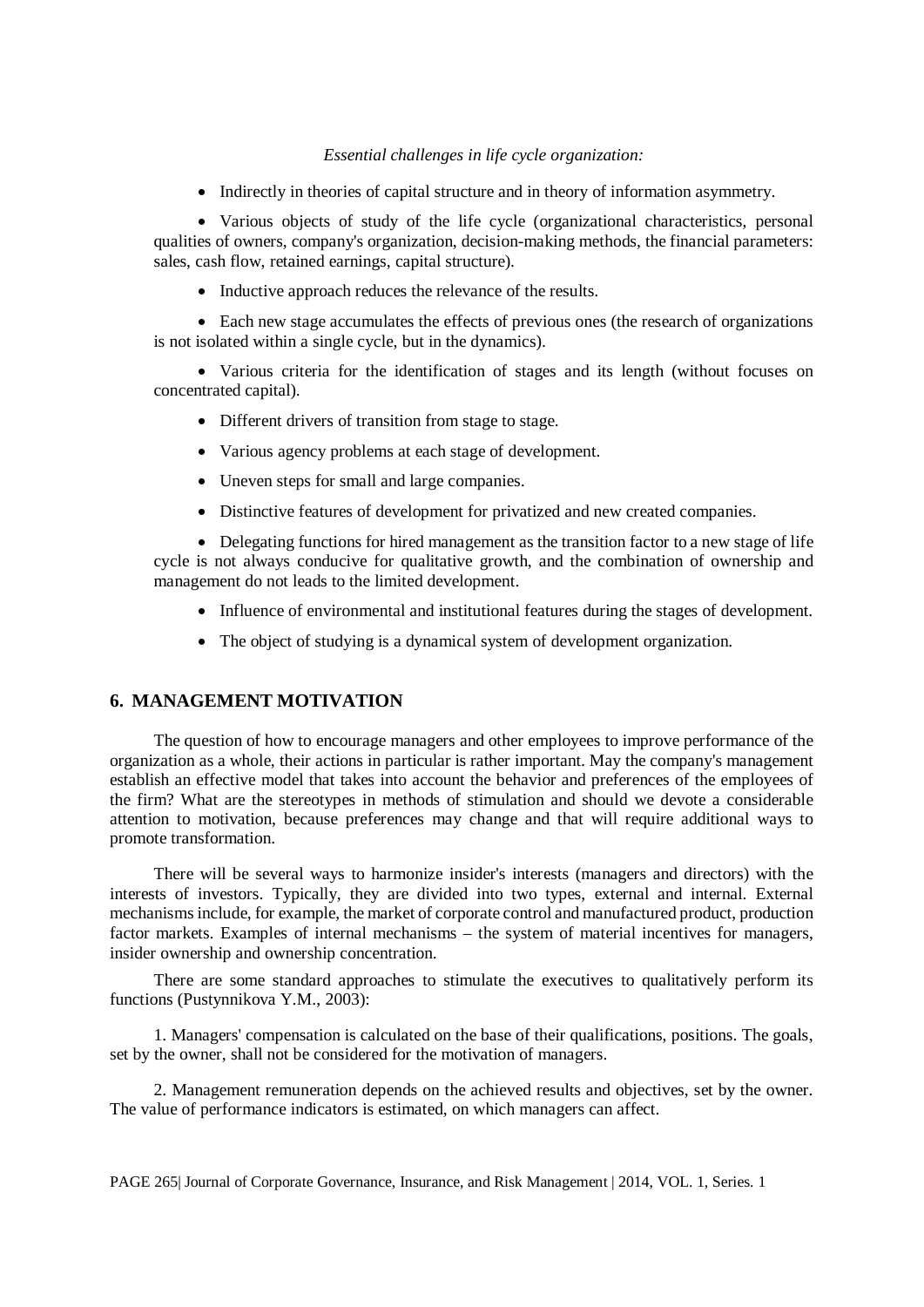3. The stimulation of managers as the owners happens with the provision of different options for companies share.

According to the classical theory, bonus share options are given to reduce the abuses by managers and to align their interests with the shareholders. However, an opportunistic solution of the problem may lead the manager to other incentives for his own goals, such as expanding its capabilities and something else, that is not connected with the value maximization. Evaluation of managers' work by trends in the level of corporation shares prices is also possible. It is important to bear in mind that developments are affected by internal and external factors; and changes in the price of shares may occur not only in a result of actions taken by managers and management decisions. One of the most important ways to solve agency problems appears in forming a system of contracts, involving the interests of all participants in the agency's relationship. Main objective of the contracts system – risk allocation between the parties and ensuring, as far as it is possible, to generate income, in accordance with risk. Sometimes owners are taking on some risk, reserving the right of decision in a particular range of issues. In this case, the role of the financial manager is reduced. In some cases, all the risk is transferred to managers and theoretically they should have the right for any residual income. If the owner transfers all risk to the manager director, they should provide shareholders with a fixed income, taking into account alternative investments. Managers provide the required income of the capital and the level of rates on alternative investments, taking residual income for themselves.

Owners can also encourage managers to make high-quality work with a variety of incentives (higher premiums, share options – then the manager will try to increase the value of a corporation and the domestic price of the option); different regulators (secret rating system, and measures to counteract the erosion of capital, improving the performance of the Board of Directors); punishment (dismissal, the threat of corporation takeover). At the same time ways to encourage management with options, during the downturn, is not resultive. For favorable results of management decisions, measured by the the proportion of earnings per share, the owners provide managers with premium shares. Stimulation of both tangible and intangible, should take into account and limit opportunistic behavior of managers, which occurs upon the separation of ownership and control of management.

Financing through long-term and short-term liabilities of the company decreases with increasing of managerial capacity (ability), measured through the payment of the CEO, the ratio of CEO profitability of assets, the number of years in office, the ratio of the number of years in office to the age. The increase of 1% payout of CEO leads to low long-term debt by 11%, and short-term - by 38% (Adizes I., 2004). However, this does not overlook the internal preferences that are also very important and effective.

We should create such incentives that are oriented on long-term outcome, at the same time it "ties" the manager to the company that would become for him not just a place to work, but a special place. A component of monetary motivation is important, but not for all manager and directors. Money is a measure of an adequate assessment, the measure of respect to the person as a whole. It was noted that significant failure is the standardization of motivational and incentive mechanisms, in particular if they are strictly formalized, and in case of individual preferences it can not be circumvented. Corporate culture of Western-style has the influence on some employees/managers and has the opposite effect, it does not unite the community and affects subordination, and people do not share the preferences of activities that should strengthen mutual support and guidance for the company. Many traditions, according to the survey, are not taken seriously (for example, the tradition of congratulations on the birthday and actually, singing songs by the person causes discomfort and tension rather than enhancing the reputation and the role in the company, so that his colleagues did not forgot the holiday).

To identify priorities, we should conduct surveys, observe the behavior. A psychologist, whose purpose – reveal preferences, can be perceived as an invasion to the personal space, for many workers, the outsider who clarify their preferences, is associated with some upcoming threat by virtue of having, apparently, some problems if sided interference was needed. Most acceptable situation is when information about revealed preferences and aims is not declared by the owner. If the reputation is the

PAGE 266| Journal of Corporate Governance, Insurance, and Risk Management | 2014, VOL. 1, Series. 1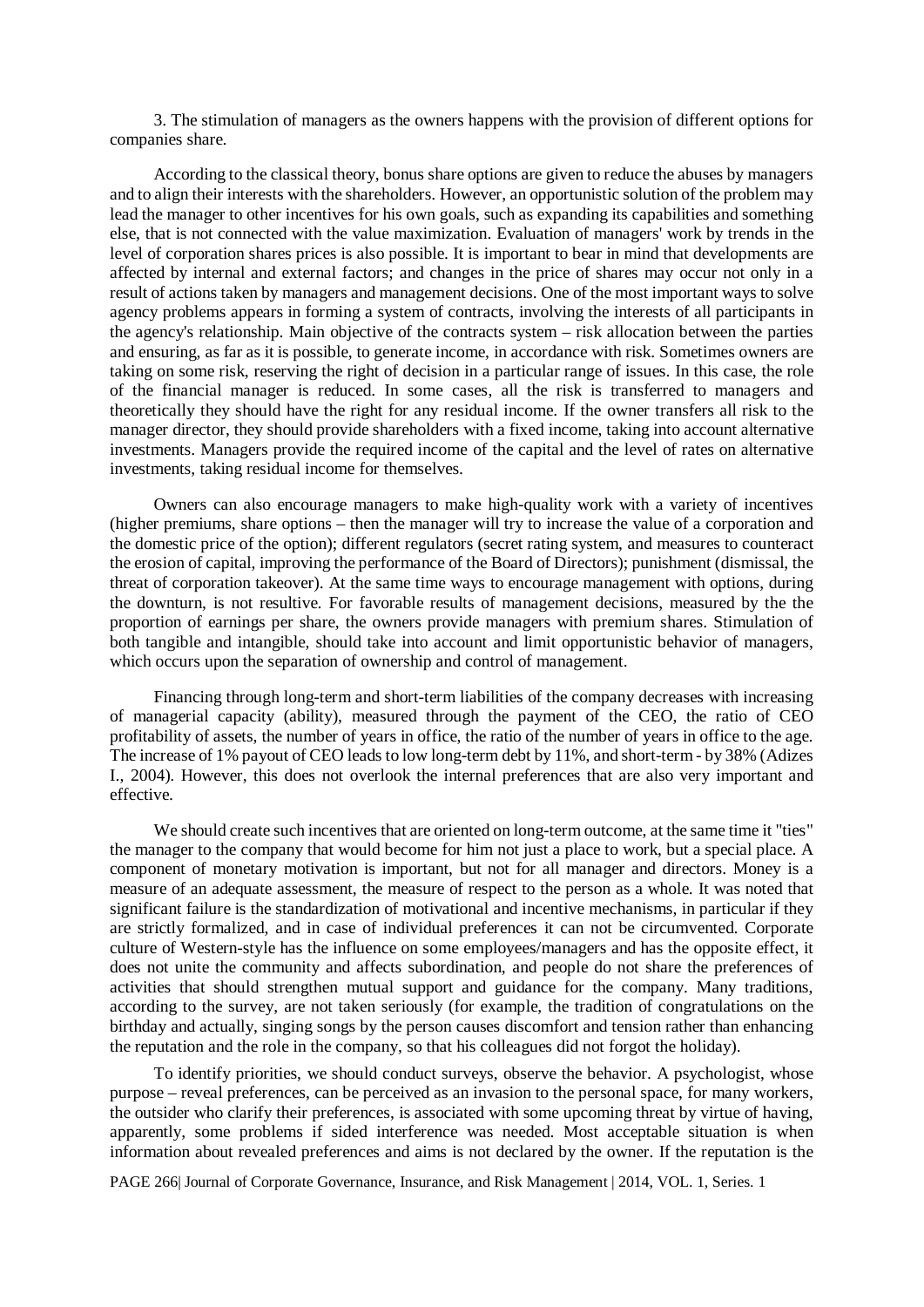most important thing for the person, and someone want to encourage him, it is better not do this explicitly, so that he would not understand that his preferences are well known, that those who build ways to stimulate and promote the intangible know about his dreams, weaknesses (if the person is vain the best reward for him – a regular praise).

Anyone who is really significant for the company needs an individual approach. However, there is no organization that is able to satisfy all career ambitions of their employees, but if the basic interests of the key agents were not implemented, these stakeholders would prefer another firm. Thus, we should build the capacity of staff, providing attempts to implement features.

Motivation can be external or internal, the significance of which is underestimated. There is an example, when a successful motivation (motivation from the outside) of the owner is a magnet that collects people together, but when the action is over, people are still fragmented. In fact, each of these people acted and will act with their inner motives. Indeed, there is nothing that affects like an internal attitude. Some people want to raise the status in the eyes of colleagues, that does not require a significant investment, but to enhance their activities. Positive emotions also improve the productivity of their activity, there is a desire to "go beyond". Surprisingly, such obvious incentives are not seen, as most people are accustomed only to material incentives. Another important understanding perspective is when the manager sees examples of execution and implementation of other desired capabilities.

There are many stereotypes and failures in stimulating (Sprenger R., 2004):

- Managers are focused only on receiving cash payment bonuses (for example managers of large investment banks such as Lehman Brothers corrected reports to inflate the results and to obtain significant bonuses).
- The owners pay attention usually only to the first revealed stimulus of the manager, ignoring others.

• Successful manager is always successful in all cases (behavioral halo effect – success in any single case marks the success of this employee in other cases).

• If the results are nonpositive, then in the future they will be the same (effect of failure, contrast).

• If there is no result, it is necessary to motivate more; motivation is not always valid.

• Monetary incentives quick stale; dissatisfied managers constantly feel unsatisfied (as the way of obtaining privileges).

• Welfare and education can change the position, make a person more prone to criticism (however, when the status increases, it sometimes leads to the effect of overconfidence).

• Short-term incentive effect ("How much does the company earn on me, if it can spend such large amount on incentives for such efforts?").

The example of guaranteed premiums: managers were fully transferred on salaries, increasing them by the average monthly premium for the results of the work but awards were abolished. Six months later, company's executives noted that the managerial staff stopped working effectively, and returned the original conditions. In addition, the irrationality and unpredictability of agents determines that the existing postulates and axioms distort the results and simplify the reality, there is the impact of behavioral effects, both for investors, managers and owners.

# **7. EXAMPLES OF THE OCCURRING EFFECTS FOR INVESTORS:**

#### *The effect of "wasted money"*

PAGE 267| Journal of Corporate Governance, Insurance, and Risk Management | 2014, VOL. 1, Series. 1 This effect displays a reluctance to take and withdraw funds from any project that does not bring significant benefits. Also, it is typical for large and successful companies that have reached maturity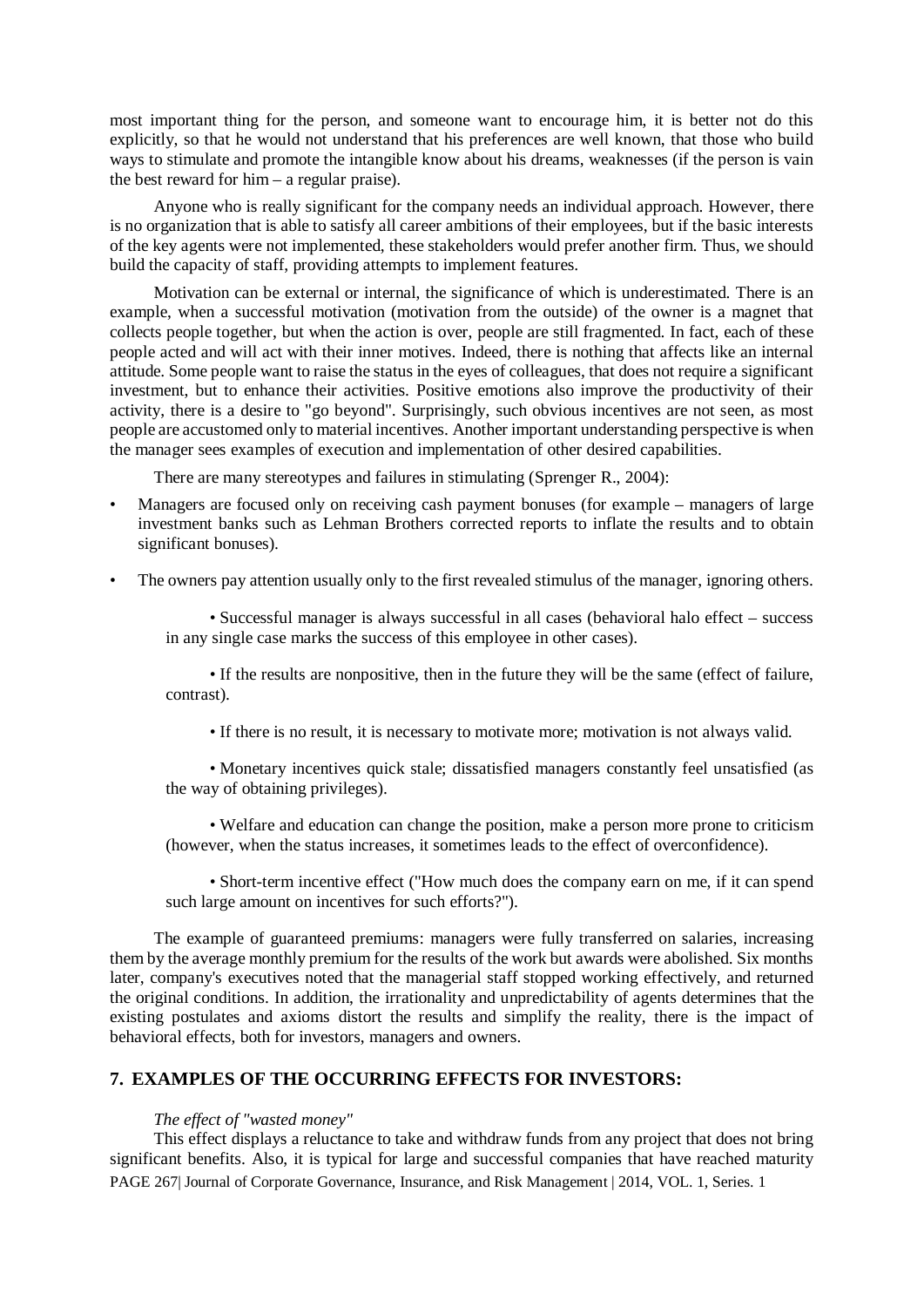cycle, and who already have new significant competitors, in this case, such organizations do not need to diversify their activities, to seek new ways of development and growth factors. This effect is manifested in trading. For example, in case of a significant funds investment to the company's share, by which the market is fully analyzed, the company's activities, which have predicted the growth forecast, but the expectations failed. A trader regrets about the time spent on analysis, he suggests that a detailed analysis is realistic at the moment, but it might be in the future, so he refuses to close it. It is easier to keep an open mind, than to admit a wrong decision and accept the loss. The example of the unwillingness to withdraw money from an unprofitable project is the construction of a water channel Tennessee-Tombigbee Waterway Project in the United States, the analysis of project profitability showed the only viable option - to close the project, but on the contrary, Congress has increased funding, arguing that tax revenues will otherwise be considered wasted.

#### *The effect "method of information inflow"*

If the investors believe in the truthfulness of the information, they tend to perceive it as the truth and to rely on the original information. If they are not confident in the information – they rely on the secondary information. This effect refers to unconfident investors, that are not seeking to change, they perceive bad news, that mismatched with their notions about the company, and react to them late or in a limited extent. Furthermore, this effect is manifested in deals, connected with acquisitions and integrations. So, they initially show the primary information, which will interest the customer. The remaining components of the treaty are provided with more complete information.

#### *The effect of "subliminal accounting"*

It is manifested in the fact that the same loss in different situations affects decision-making. A typical example is associated with a loss of money or an object whose value is equivalent to that amount. In the first case, an individual often buys an object and in the second – he does not. Also, for example, the investor has a specific portfolio, the yield of the whole portfolio is negative, while the yield of individual company is high, the growth of which, he did not even expect. The portfolio will not be reformed. The same situation is seen with the dividend income and exchange difference.

#### *The effect of "Tom Sawyer"*

This tendency can be manifested in trading (buying shares), employee motivation (to conduct and to report - the most difficult task that can be performed only by the nicest staff), free training (you get an invaluable experience). It is widely spread in common marketing for promoting products: hired buyers stimulate to purchase, praising their goods.

*The effect of "addiction to certainty"* taking into account the effect of specular reflection

The investors, who have recently appeared on the market, rather rely on wins, than to get the loss, so they do not cover losing positions. They prefer certainty when choosing outcomes, guaranteeing a profit. At the same time, they seek a way to avoid any certainty in the case of loss, even if the unlikely chance of success will lead to additional costs.

# *The effect of "isolation"*

It lies in the fact that the choice varies depending on how the probabilities are presented. The effect of isolation means that investors tend to consider the possibility and the costs, separately.

*The effect is related to the "fact that people do not learn from their mistakes"*

Firstly, due to the fact that the bureaucracy does not imply interest in the analysis and initiative. Secondly, a lot of top managers are focused on achieving success, in this case they use the experience of the market leaders, repeating their actions, which is not always successful for this particular company by virtue of its various features.

*The effect of the "crowd"*

Investor behavior is different if he acts alone, without consulting and focusing on the actions of the majority. Example: Californian "Gold Rush." It also assumes that significant price changes are associated with the action of crowd effect, it is especially evident in the stability of companies, banks during the crisis.

#### *The effect of "Peak-end"*

PAGE 268| Journal of Corporate Governance, Insurance, and Risk Management | 2014, VOL. 1, Series. 1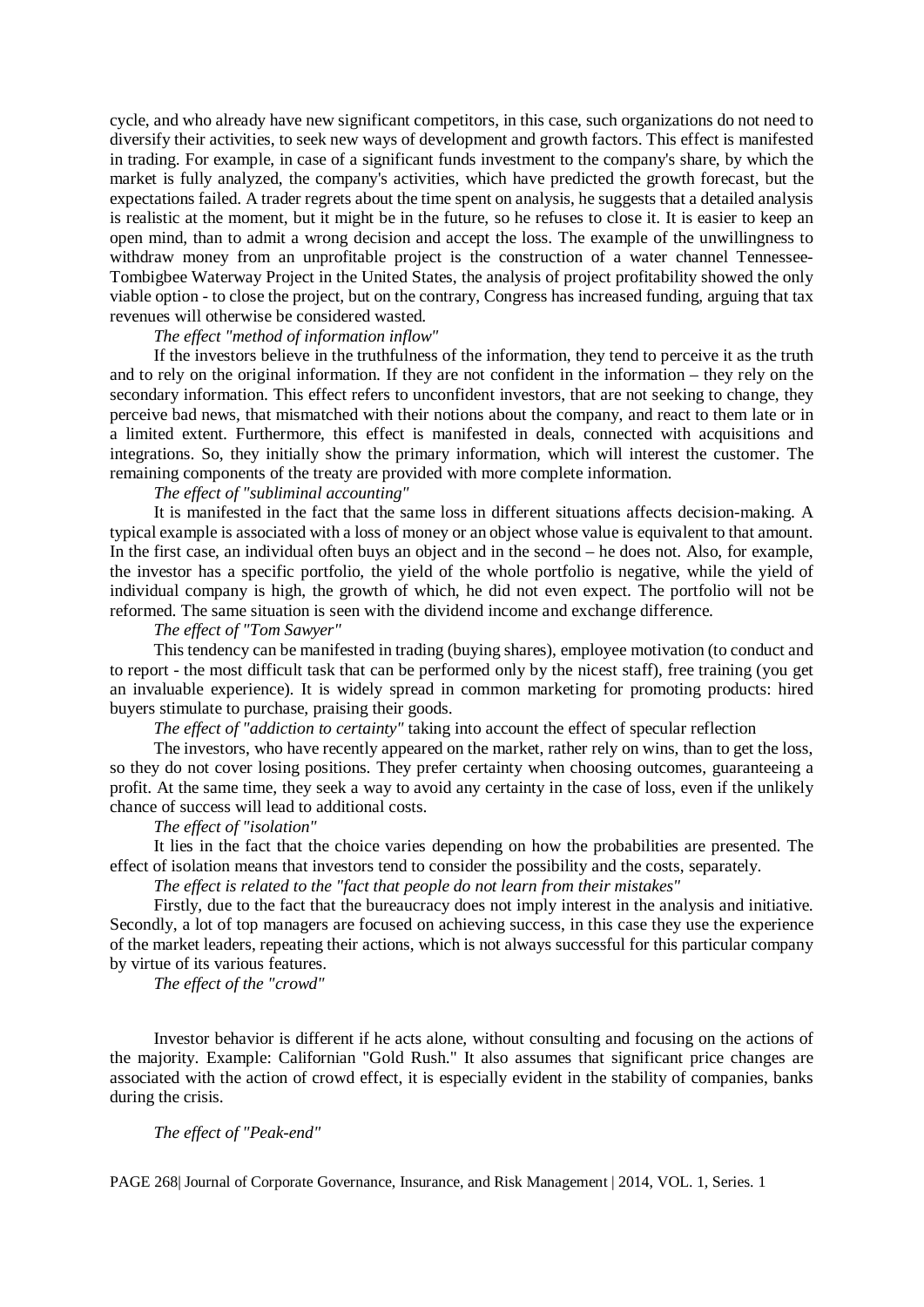If the stock market is dominated by negative expectations and forecasts, confirmed by analytical studies, with the appearance of positive news investors will be skeptical to positive dynamics since it was influenced by negative background.

Below are the behavioral effects, that should be noted while stimulating management/employee:

## *The effect of "optimism and faith in the desired"*

Some owners believe that managers, will necessarily act in the interests of shareholders, if you just give them bonuses, while they often do not taken into account the fact that the permanent benefits tend to be addictive.

# *The effects of "certainty"*

Managers would be most preferable to know how and under what conditions, if they can get, both tangible and intangible rewards.

#### *The effects of "illusion of control"*

Thrifty owners have the impression that if they regularly check accounts - they control the activities of managers. As a rule, many of the facts are hidden, or not taken into account or hide income and expenses.

It is also important to make it clear to the manager that he is unique, significant for the company, and his features are possible to exercise in this particular company (to avoid the transition to a competing firm); that he develops the company.

#### *The effects of "resilience of opinions"*

Owners sometimes mistakenly believe that monetary incentives are the strongest.

# *The effect of a "failure"*

Sometimes ways to stimulate are selected incorrectly, that affects the activities and effectiveness of the company and it forces owners to refuse non-standard policy incentives. However, it should be simply adjusted, based on the personal preferences, determination what is important for the manager.

#### *The effect of "deviation to positive result"*

Rules are important for owners, and the need to assess the quality of decisions by the circumstances of the time when it was taken, for example, the financial crisis or enhancing the company's assets, which reduces the free cash flows.

#### *The method of "receiving the information"*

Owners should first submit to manager's positive information related to their future prospects, tangible and intangible, and then - the requirements and conditions of the project, a new job.

### *The effect of "subconscious accounting"*

Many owners have a perception that if they pay premiums, they manage the money of the company and if they somehow encourage managers or use other methods of motivation, they attract their own resources (own reputation, for example).

#### *The "Anchor" effect*

The role of memory is important: the manager remembers that he was awarded, what bonus he has received, and how he had used it - this is an additional incentive for him in the future to improve the results.

PAGE 269| Journal of Corporate Governance, Insurance, and Risk Management | 2014, VOL. 1, Series. 1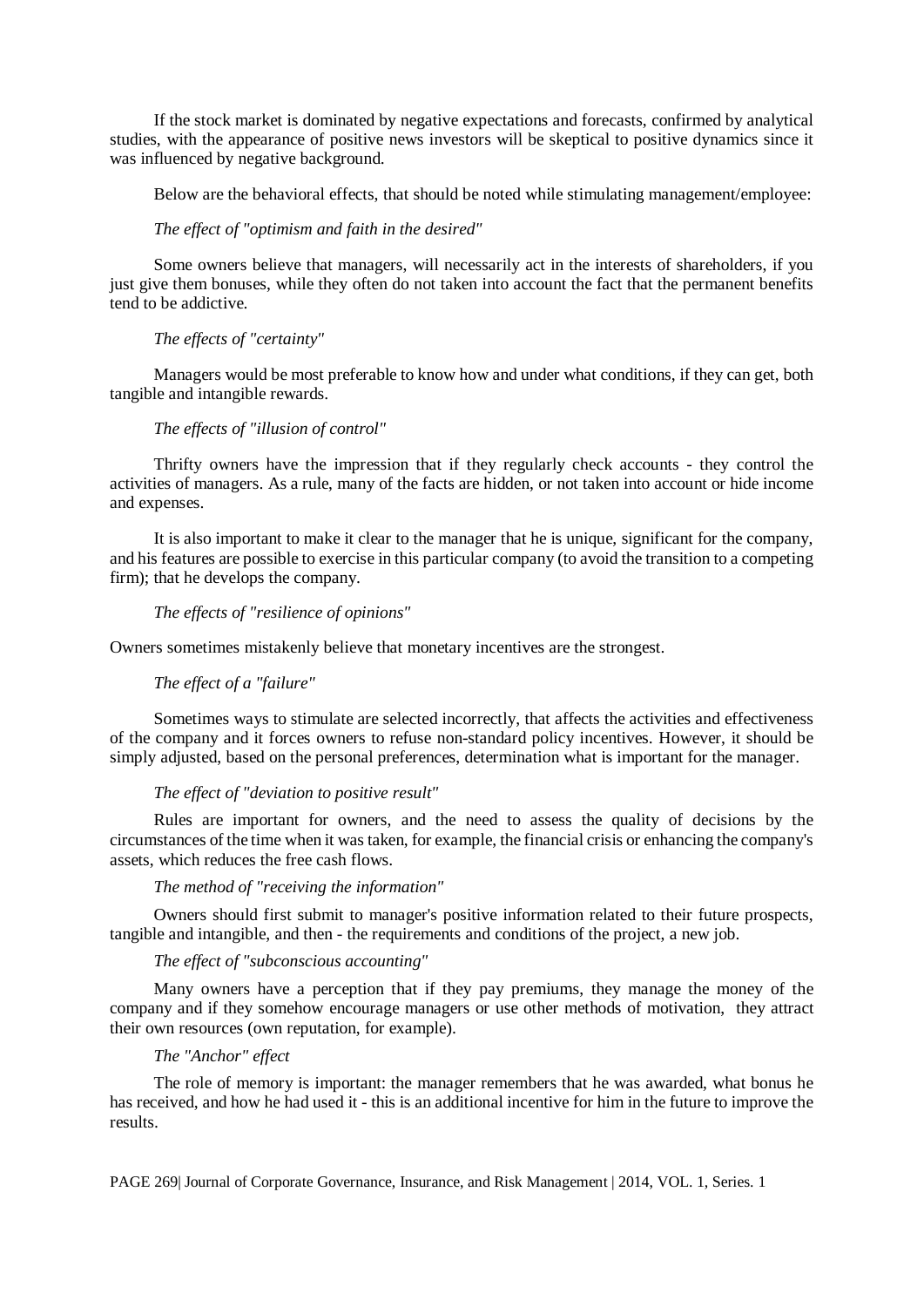Thus, a system of incentives and promotion should take into account the material motivation, social motivation and corporate motivation. Each manager is focused on achieving the specific result, the company's goals for successful implementation of the interests of managers, as well as the company should choose the most appropriate behavioral effects of exposure. In addition, there is a transition to behavioral economics, expediency of behavioral characteristics of stakeholder: investors, suppliers, owners, managers; the need for a course of behavioral and experimental economics in the educational process increases.

#### **8. REFERENCES**

- Adizes I. How to Solve the Mismanagement Crisis: Diagnosis and Treatment of Management Problems // 2004, http://www.adizes.com/pdfsamples/mms-freesample.pdf
- Section 1.01 Alti A. How Sensitive Is Investment to Cash Flow When Financing Is Frictionless? // The Journal of Finance, Volume 58, Issue 2, pp. 707-722, 2003.
- Andrikopoulos A. Irreversible investment, managerial discretion and optimal capital structure // Journal of Banking & Finance 2009, 33, pp. 709–718.
- Byungmo K., Jungwon S. Financial Life Cycle and Capital Structure, 2009, available on: http://www.apjfs.org/2009/cafm2009/06\_02\_Financial%20Life%20Cycle.pdf
- Diamond D. Reputation acquisition in debt markets //Journal of Political Economy. 1989. V 97, 62 828.
- Dickinson V. Cash flow patterns as a proxy for life cycle // The Accounting Review 86, 1969-1994. 2011.
- Dolgopyatova T. Empirical analysis of corporate control in Russian companies when large shareholders depart from executive management / / Russian Management Journal, 2007, T. 5, № 3.
- Dolgopyatova T. Factors departing owners of crisis management / / System modeling of socio-economic processes: Proceedings of the 34th International Scientific School-Seminar, Svetlogorsk, September 26-October 1, 2011.
- Graham J., Harvey C. The theory and practice of corporate finance: Evidence from the field. //Journal of Financial Economics, 2001, No 60, pp. 187–243.
- Greiner, L.E. Evolution and revolution as organizations grow // Harvard Business Review, 50, 4, 37-46. 1972.
- Harris M.; Raviv. A. Capital Structure and the Informational Role of Debt. // The Journal of Finance. 1990, Vol. 45, No. 2. Jun., pp. 321-349.
- Section 1.02 Ivashkovskaya I., Konstantinov G., Filonovich S. Formation of corporations in the context of the organizational life cycle / / Russian Management Journal. 2004. T. 2. № 4. Pp. 19-34.
- Jensen M., Meckling W. Theory of the Firm: Managerial Behavior, Agency Costs and Ownership Structure. // Journal of Financial Economics. 1976. Vol. 3. Р. 305-36.

PAGE 270| Journal of Corporate Governance, Insurance, and Risk Management | 2014, VOL. 1, Series. 1